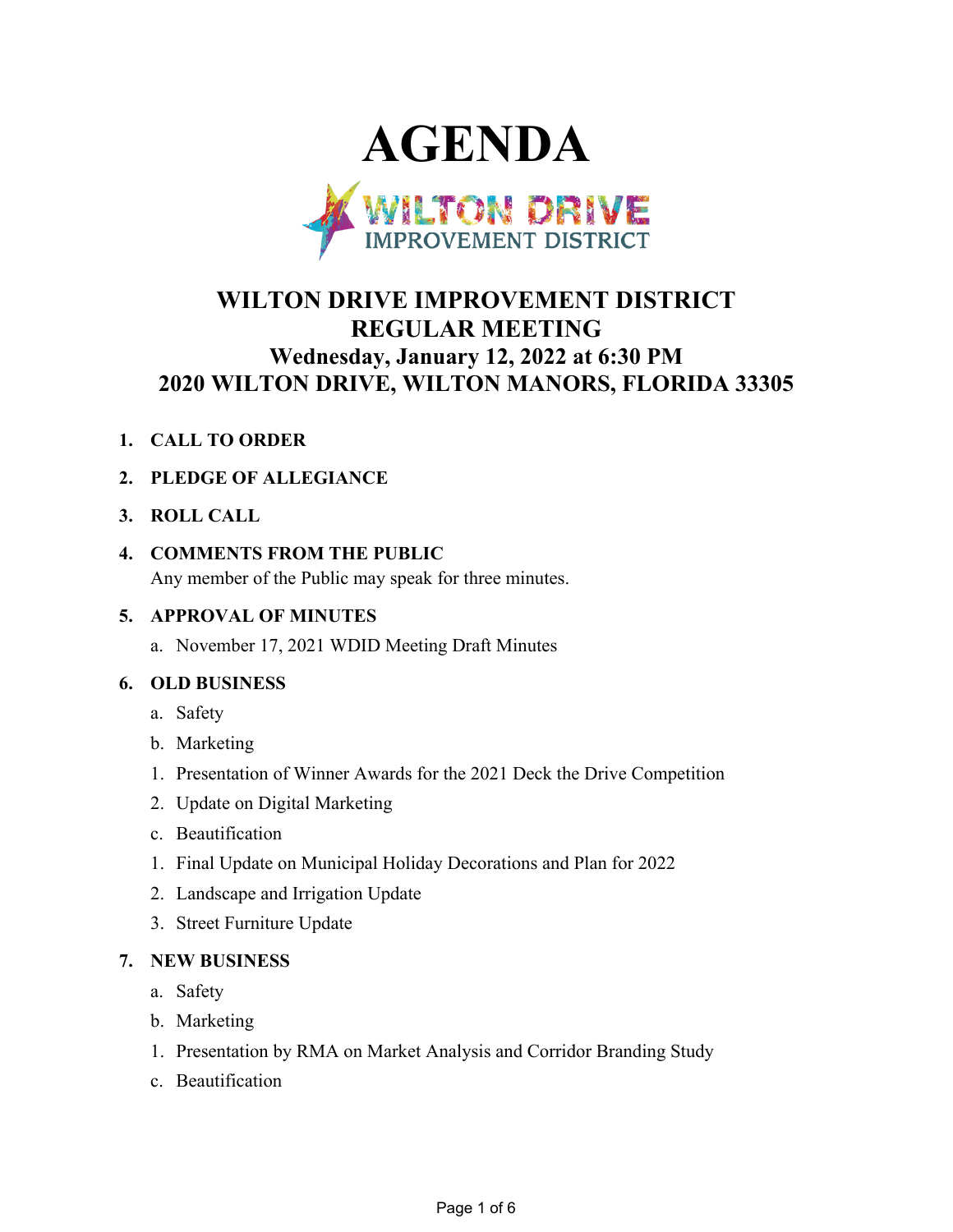d. Motion to release \$60,000 in previously budgeted and allocated funds for appropriation to the Wilton Drive Landscape and Irrigation project.

#### **8. ADJOURNMENT**

Pursuant to FS. 286.0105, if a person decides to appeal any decision made by the Board, Agency or Commission with respect to any matter considered at such meeting, or hearing, they will need a record of the proceedings and that for such purposes they may need to ensure that a verbatim record of the proceedings is made, which record includes the testimony and evidence upon which the appeal is based. Any person requiring Auxiliary Aids and Services for the Meeting may call the ADA Coordinator at 954-390-2122 at least two working days prior to the meeting. If you are Hearing or Speech impaired, please contact the Florida Relay Services by using the following phone numbers: 1-800-955-8770 (Voice) 1-800-955-8771 (tdd)

a. The Wilton Drive Improvement District will be conducting a "Hybrid" meeting in the City Commission Chambers with limited public access and utilizing communications media technology ("CMT") for additional public access.

- PUBLIC ACCESS TO THIS MEETING CAN BE ACCOMPLISHED AS FOLLOWS:

The public shall be permitted to be in physical attendance in the Commission Chambers and in a designated overflow area. Capacity in the Commission Chambers will be limited to nineteen (19) members of the public. Capacity in the designated overflow area shall be limited to twenty (20) members of the public. Entry into the Commission Chambers and overflow area will be granted on a first come, first serve basis. Or Join Meeting Virtually by live stream Zoom Video Communications Please click the link below to join the Wilton Drive Improvement District Meetings via Zoom:

# **https://wiltonmanors.zoom.us/j/94617012568**

Or Telephone:

Dial(for higher quality, dial a number based on your current location):

 US: +1 929 205 6099 or +1 301 715 8592 or +1 312 626 6799 or +1 669 900 6833 or +1 253 215 8782 or +1 346 248 7799 or 833 548 0276 (Toll Free) or 833 548 0282 (Toll Free) or 877 853 5247 (Toll Free) or 888 788 0099 (Toll Free)

Meeting ID: 946 1701 2568

 Any member of the public wishing to comment publicly on any matter may participate by:

 - Submitting Public Comment in person: When an item is called each member of the public, in physical attendance at the meeting in the Commission Chamber or the overflow area, who wishes to speak will be provided an opportunity to address the Board for three (3) minutes or less.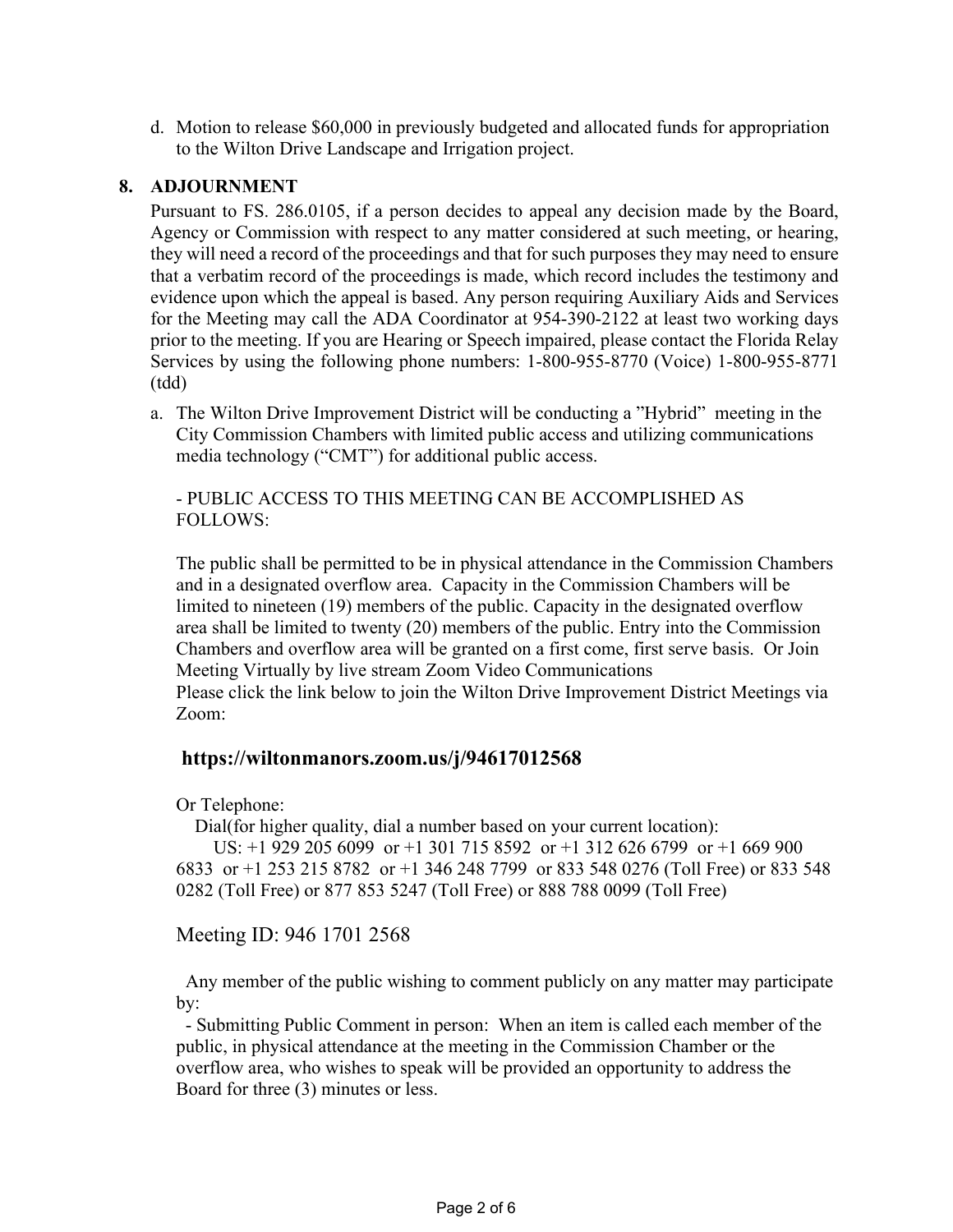- Participating in Meeting: Log-in to Zoom via browser, app or phone. During Public Comment portion of the agenda use Raise Hand feature to be called on. Raise Hand feature can be activated by selecting the icon. If you are on app on phone, icon is on the bottom of your screen. If you are on a tablet, icon is on the top right of your screen. If you are on a PC or laptop, icon is on the bottom of the screen. If you are calling in to the meeting, Dial \*9.

 - Delivery of any documents relating to public comment can be sent to plandi@wiltonmanors.com .

 - If any member of the public requires additional information about a Wilton Drive Improvement District Meeting, or has any questions about how to submit public comment for the meeting, or how to access the meeting, please contact Pamela Landi in the City Manager's Office, 2020 Wilton Drive, Wilton Manors, FL 33309, 954-390- 2103, or plandi@wiltonmanors.com.

**Pursuant to FS. 286.0105, if a person decides to appeal any decision made by the Board, Agency or Commission with respect to any matter considered at such meeting, or hearing, he/she will need a record of the proceedings and that for such purposes he/she may need to ensure that a verbatim record of the proceedings is made, which record includes the testimony and evidence upon which the appeal is based. Any person requiring Auxiliary Aids and Services for the Meeting may call the ADA Coordinator at (954) 390-2120 at least two working days prior to the meeting. If you are Hearing or Speech impaired, please contact the Florida Relay Services by using the following phone numbers: 1¬800¬955-8770 (Voice) 1-800- 955-8771 (tdd)**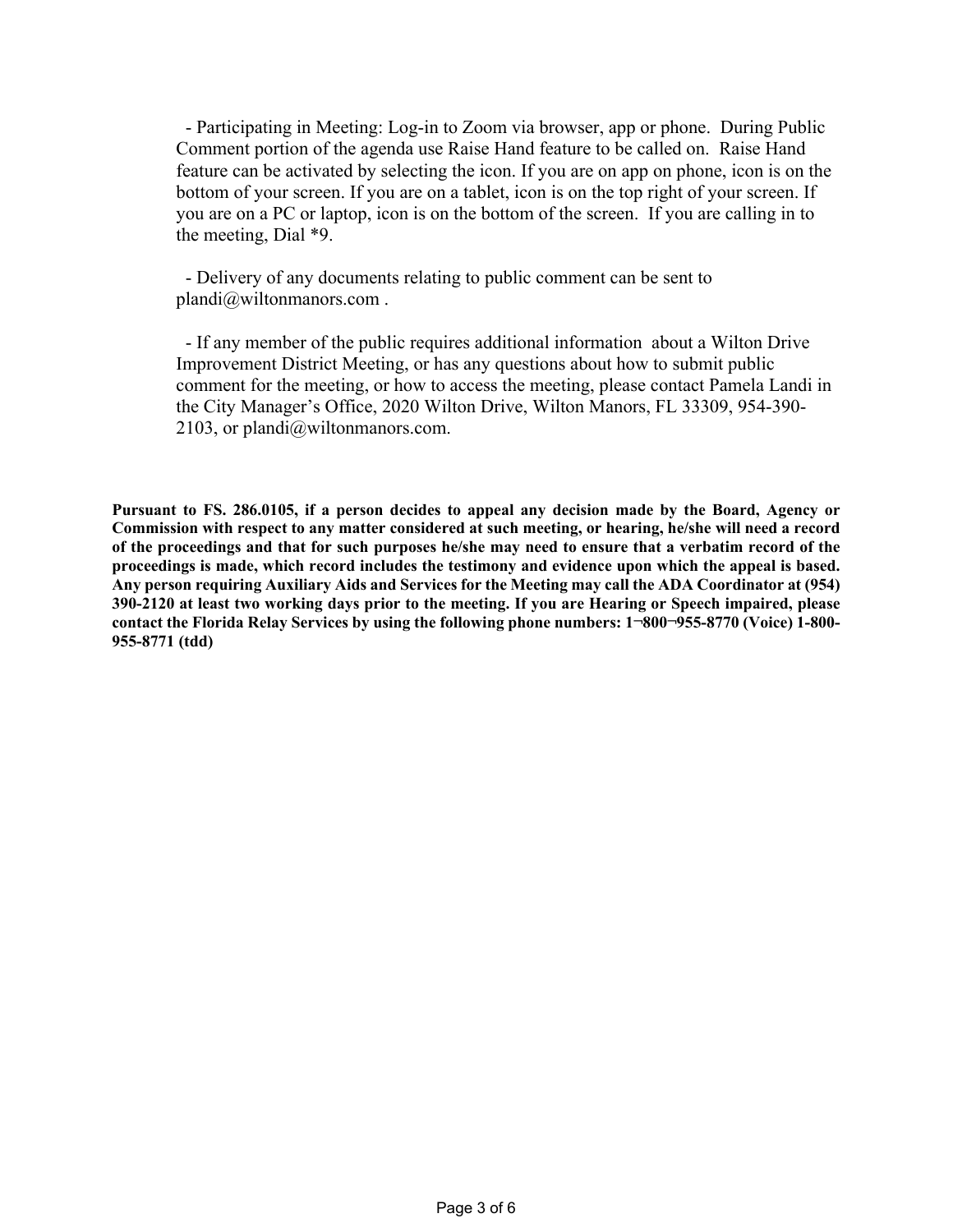

#### **MINUTES**

WILTON DRIVE IMPROVEMENT DISTRICT Wednesday, November 17, 2021 at 6:30 p.m. 2020 Wilton Drive, Wilton Manors, Florida 33305

# **CALL TO ORDER**

Chair LoGrande called the meeting to order at 6:31 p.m.

# **PLEDGE OF ALLEGIANCE**

**ROLL CALL Members Present** Chair Tony LoGrande Vice Chair Claudia Castillo Matthew Dreger Paul Hugo Josie Smith Malave John Zeiba

# **COMMENTS FROM THE PUBLIC**

At this time Chair LoGrande opened the floor to public comment. With no individuals wishing to speak at this time, the Chair closed public comment.

# **APPROVAL OF MINUTES**

#### **October 13, 2021 Minutes**

Vice Chair Castillo made a motion, seconded by Member Drager, to approve. In a voice vote, the motion passed unanimously.

#### **OLD BUSINESS**

#### **Safety**

Chair LoGrande advised that the City will be getting a crosswalk at NE 7 Avenue, expected in February 2022.

#### **Marketing**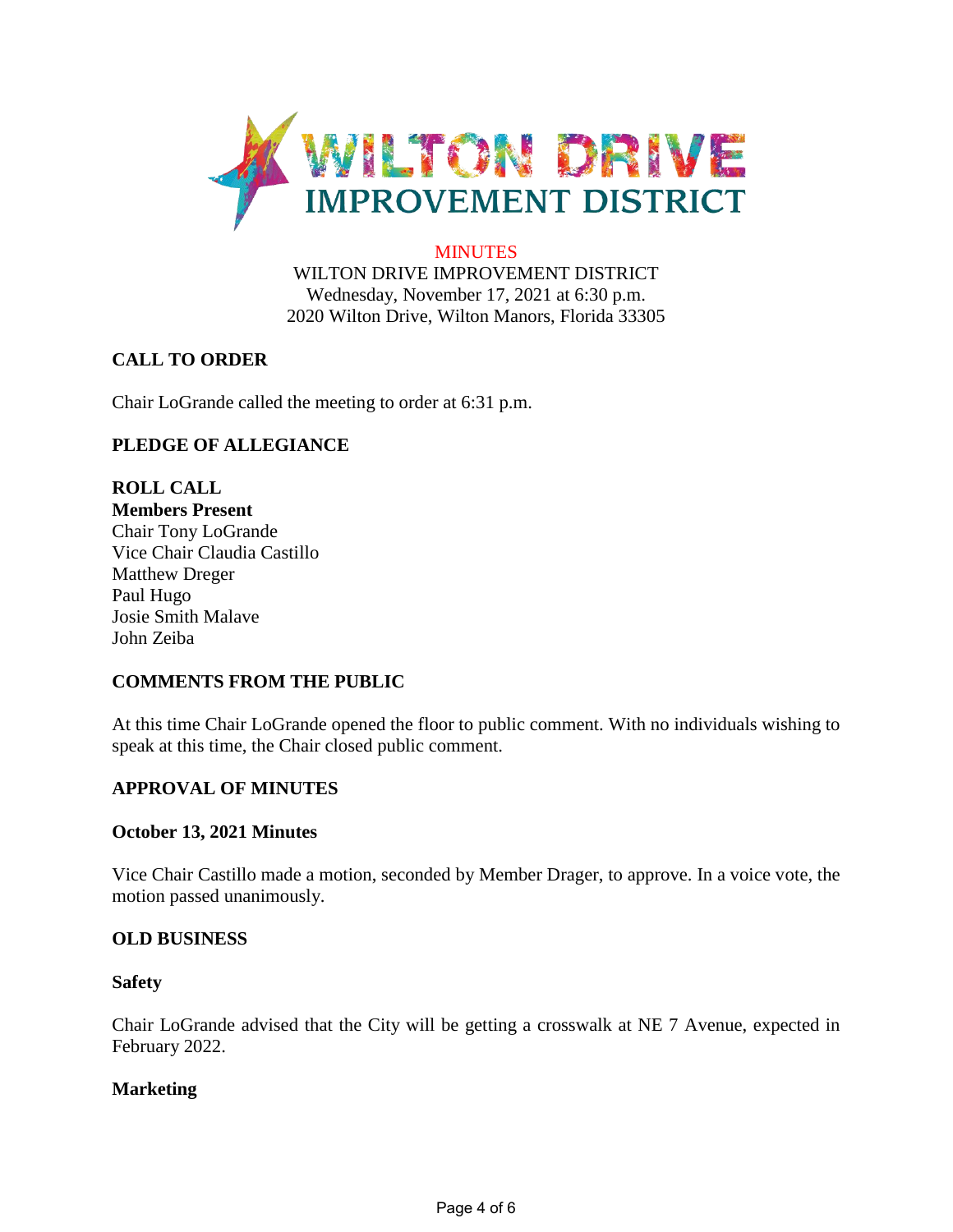# • **Update on Digital Marketing**

The WDID's digital marketing campaign launched on October 18, 2021 with the title "One Mile, Endless Possibilities: Wilton Drive." It targets locations within the cities of Tampa and Orlando. Within the past 30 days, the landing page for the campaign had over 1800 unique new visitors from over 65 cities. The campaign is expected to run until January 22, 2022.

Member Smith Malave recommended review of who is being targeted by video ads. She also requested sharing the list of keywords used by the campaign with businesses on the Drive. It was clarified that keywords are already being reviewed and refocused, and would be shared with the members.

# • **Update on 2021 Deck the Drive by Vice Chair Castillo**

Vice Chair Castillo reported that businesses on Wilton Drive have begun decorating for Deck the Drive.

# • **Update on Municipal Decorations by Member Dreger**

Member Dreger stated that a new Christmas theme has been added to the "selfie spot" in Justin Flippen Park, and the tree is being installed, with new decorations and lights to be delivered soon. New banners will be placed on both sides of the street. All pedestrian streetlights will be covered in garland and bows on November 29, 2021. A new menorah has been donated for placement in the park.

Chair LoGrande recognized Vice Mayor Paul Rolli, who was in attendance at the meeting.

# **Beautification**

# • **TECO Gas Update**

Chair LoGrande noted that correspondence with TECO Gas was provided in the members' backup materials. The members agreed that they would continue to pursue natural gas lights on Wilton Drive.

Chair LoGrande recalled that there was a two-year moratorium on the insertion of gas lines under the street until construction is complete on Wilton Drive. After that time, the Florida Department of Transportation (FDOT) will entertain the issuance of permits for undergrounding once more.

# • **Wilton Drive Landscape and Irrigation ITB Update**

Chair LoGrande reported that he had attended the opening of the single bid for this work. The cost was approximately \$700,000. The greatest part of this work will be the irrigation component.

# **NEW BUSINESS**